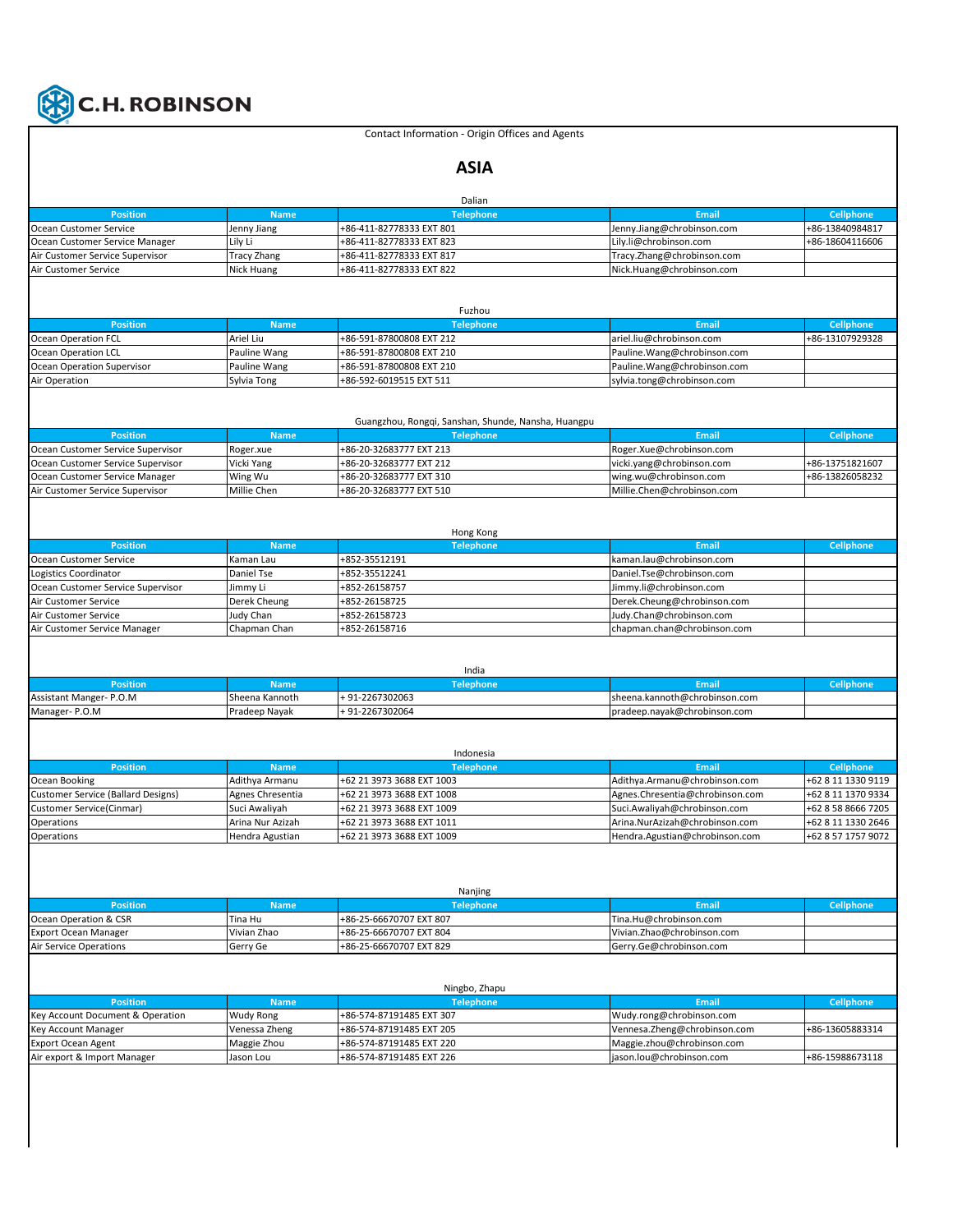|                                       |                        | Philippines: Manila                                    |                                      |                  |
|---------------------------------------|------------------------|--------------------------------------------------------|--------------------------------------|------------------|
| <b>Position</b>                       | <b>Name</b>            | <b>Telephone</b>                                       | Email                                | <b>Cellphone</b> |
| Sales and Services Manager            | Shine Delloro          | +63-2-87760888 EXT 157                                 | maria.delloro@aspacphils.com.ph      | +63 998 5868280  |
| Sales Coordinator                     | Shiela Tañedo          | +63-2-87760888 EXT 132                                 | shiela.tanedo@aspacphils.com.ph      | +63 933 8247593  |
| Sales Coordinator                     | Jennivive Castillo     | +63-2-87760888 EXT 151                                 | jennivive.castillo@aspacphils.com.ph | +63 933-8247598  |
| Sales Coordinator                     | Lovely Sumampong       | +63-2-87760888 EXT 159                                 | lovely.sumampong@aspacphils.com.ph   | +63 933 8247597  |
|                                       |                        |                                                        |                                      |                  |
|                                       |                        |                                                        |                                      |                  |
|                                       |                        | Philippines: Cebu                                      |                                      |                  |
| <b>Position</b>                       | <b>Name</b>            | <b>Telephone</b>                                       | <b>Email</b>                         | <b>Cellphone</b> |
| Sales Coordinator                     | Donna Cris Sandoval    | +63-32-2397931 EXT 102                                 | donna cris.sandoval@aspaccebu.com.ph | +63-9338247717   |
| Sr Sales Coordinator                  | Rotche Ygot            | +63-32-2397931 EXT 109                                 | rotche.ygot@aspaccebu.com            |                  |
| Sales Supervisor                      | Jisell Dianne Rocamora | +63-32-2397931 EXT 101                                 | jisell.rocamora@aspaccebu.com.ph     |                  |
|                                       |                        |                                                        |                                      |                  |
|                                       |                        |                                                        |                                      |                  |
|                                       |                        | Qingdao                                                |                                      |                  |
| <b>Position</b>                       | <b>Name</b>            | <b>Telephone</b>                                       | Email                                | <b>Cellphone</b> |
| Ocean Export Operation                | Celine Leng            | +86-532-85026538 EXT 217                               | celine.leng@chrobinson.com           |                  |
| Ocean Export Operation Supervisor     | Carolyn Guan           | +86-532-85026538 EXT 212                               | Carolyn.Guan@chrobinson.com          | +86-13506398501  |
| Air Export Operation                  | Abigale Fu             | +86-532-85026538 EXT 625                               | Abigale.Fu@chrobinson.com            |                  |
|                                       |                        |                                                        |                                      |                  |
|                                       |                        |                                                        |                                      |                  |
|                                       |                        | Shanghai                                               |                                      |                  |
| <b>Position</b>                       | <b>Name</b>            | <b>Telephone</b>                                       | <b>Email</b>                         | <b>Cellphone</b> |
| Ocean Export Supervisor               | Ray Zheng              |                                                        | ray.zheng@chrobinson.com             | +86-13482670147  |
|                                       |                        | +86-21-61020303 EXT 10269<br>+86-21-61020303 EXT 10204 |                                      |                  |
| Ocean Export Manager                  | Victoria Chen          |                                                        | Victoria.chen@chrobinson.com         |                  |
| Air Operation                         | Roxie Chen             | +86-21-61020303 EXT 10538                              | Roxie.Chen@chrobinson.com            |                  |
| Air Operation Supervisor              | Stella Zhang           | +86-21-61020303 EXT 10504                              | Stella.Zhang@chrobinson.com          |                  |
|                                       |                        |                                                        |                                      |                  |
|                                       |                        |                                                        |                                      |                  |
|                                       |                        | Shenzhen, Yantian, Chiwan, Shekou                      |                                      |                  |
| <b>Position</b>                       | <b>Name</b>            | <b>Telephone</b>                                       | Email                                | <b>Cellphone</b> |
| Ocean Customer Service Supervisor     | Vicky Zhang            | +86-755-82185777 EXT 215                               | Vicky.zhang@chrobinson.com           | +86-13927430603  |
| Ocean Customer Service                | Jodie Bai              | +86-755-82185777 EXT 222                               | jodie.bai@chrobinson.com             | +86-13410508745  |
| Ocean Customer Service                | Celia li               | +86-755-82185777 EXT 245                               | celia.li@chrobinson.com              | +86-13632825172  |
| Ocean Customer Service                | Lola Wang              | +86-755-82185777 EXT 246                               | Lola.Wang@chrobinson.com             | +86-13434780612  |
| Ocean Export Manager                  | Eric Hu                | +86-755-82185777 EXT x813                              | Eric.Hu@chrobinson.com               | +86-13632531932  |
| Air Customer Service                  | Ferry Lin              | +86-755-82185777 EXT 512                               | Ferry.Lin@chrobinson.com             | +86-15521206854  |
| Air Operation Manager                 | Janice Xiong           | +86-755-82185777 EXT 811                               | janice.xiong@chrobinson.com          | +86-13925252105  |
|                                       |                        |                                                        |                                      |                  |
|                                       |                        |                                                        |                                      |                  |
|                                       |                        | Taiwan                                                 |                                      |                  |
|                                       |                        |                                                        |                                      |                  |
| <b>Position</b>                       | <b>Name</b>            | <b>Telephone</b>                                       | Email                                | Cellphone        |
| Customer Service - FCL                | Annie Mo               | +886-2-25080777 EXT 627                                | Annie.mo@chrobinson.com              | +886-952328819   |
| Customer Service - LCL                | Ariel Hsieh            | +886-2-25080777 EXT 824                                | Ariel.Hsieh@chrobinson.com           |                  |
|                                       |                        |                                                        |                                      |                  |
|                                       |                        |                                                        |                                      |                  |
|                                       |                        | Thailand                                               |                                      |                  |
| <b>Position</b>                       | <b>Name</b>            | <b>Telephone</b>                                       | <b>Email</b>                         | <b>Cellphone</b> |
| Ocean Export Customer Service         | Soonthon Naksoda       | +662-6341313 EXT 518                                   | Soonthon.Naksoda@chrobinson.com      |                  |
| Air Export Customer Service           | Monticha Phiromruen    | +662-6341313 EXT 118                                   | phirmon@chrobinson.com               |                  |
| Ocean Export Assistant Manager        | Sukanya Kaewmanee      | +662-6341313 EXT 341                                   | Sukanya.Kaewmanee@chrobinson.com     |                  |
|                                       |                        |                                                        |                                      |                  |
|                                       |                        |                                                        |                                      |                  |
|                                       |                        | Vietnam                                                |                                      |                  |
| <b>Position</b>                       | <b>Name</b>            | <b>Telephone</b>                                       | Email                                | <b>Cellphone</b> |
| Ocean Export operation                | Elisa Huyen            | +84-28-39330723 EXT 115                                | Elisa.huyen@chrobinson.com           |                  |
| Ocean Export operation                | Vivian Hien            | +84-28-39330723 EXT 113                                | Vivian.hien@chrobinson.com           |                  |
|                                       | Jessica Hiep           | +84-28-39330723 EXT 104                                | Jessica.Hiep@chrobinson.com          |                  |
| Ocean Export operation                |                        |                                                        |                                      |                  |
| Customer Service Manager              | Kate Yen               | +84-28-39330723 EXT 112                                | Kate.yen@chrobinson.com              | +84-983878084    |
| Air Export Supervisor                 | Steven Su              | +84-28-39304900 EXT 102                                | Steven.Su@chrobinson.com             | +84-977058050    |
|                                       |                        |                                                        |                                      |                  |
|                                       |                        |                                                        |                                      |                  |
|                                       |                        | Wuhan                                                  |                                      |                  |
| <b>Position</b>                       | <b>Name</b>            | <b>Telephone</b>                                       | <b>Email</b>                         | <b>Cellphone</b> |
| Customer Service & Operations         | Echo Rao               | +86-27-59500240                                        | Echo.rao@chrobinson.com              | +86-15623709579  |
| Customer Service & Operations Manager | Rainy Li               | +86-27-59500896                                        | Rainy.li@chrobinson.com              |                  |
|                                       |                        |                                                        |                                      |                  |
|                                       |                        |                                                        |                                      |                  |
|                                       |                        |                                                        |                                      |                  |
|                                       |                        |                                                        |                                      |                  |
|                                       |                        |                                                        |                                      |                  |
|                                       |                        |                                                        |                                      |                  |
|                                       |                        |                                                        |                                      |                  |
|                                       |                        |                                                        |                                      |                  |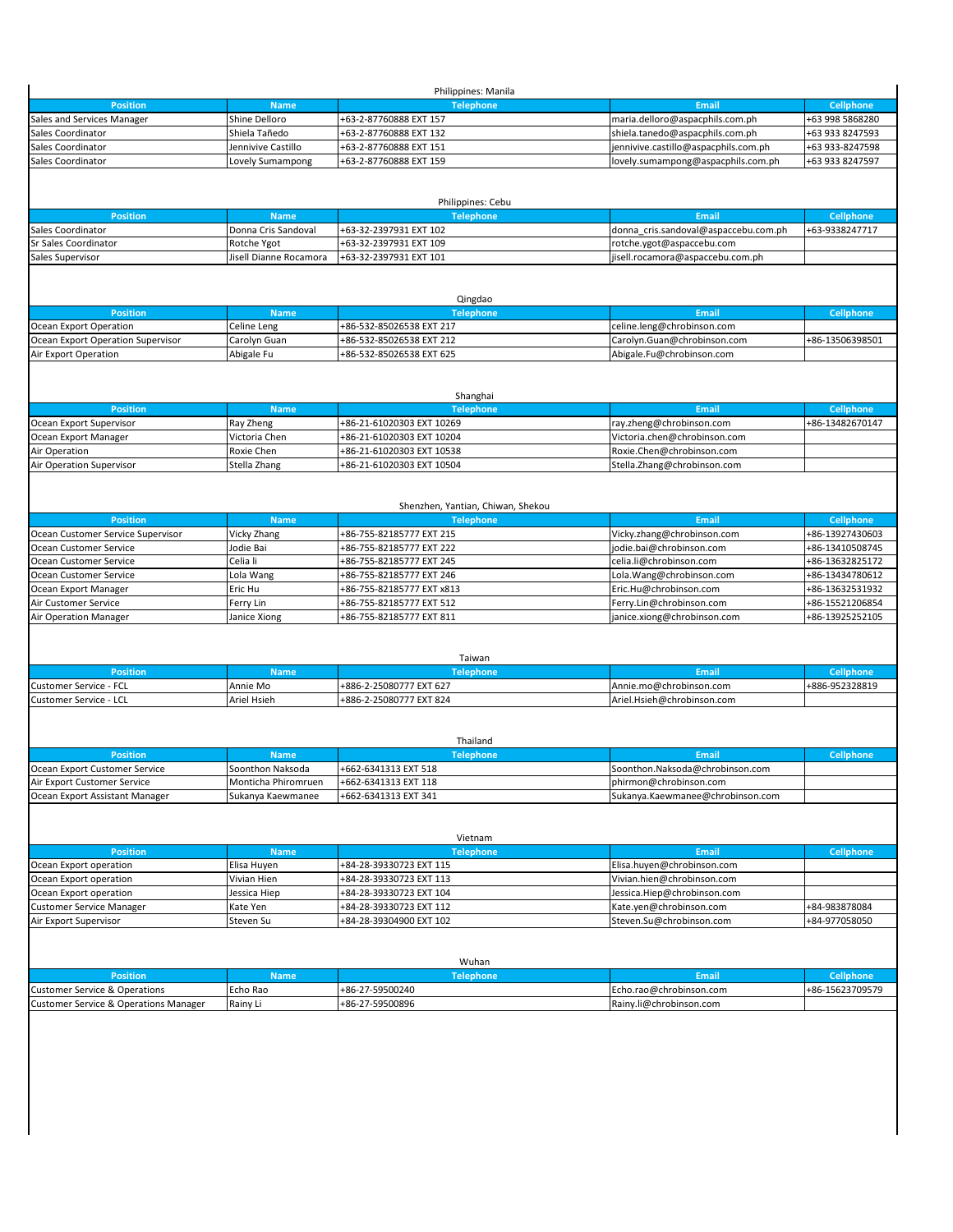| <b>Position</b>                                                                                                                  | <b>Name</b>            | <b>Telephone</b>                                     | <b>Email</b>                                         | <b>Cellphone</b>                   |
|----------------------------------------------------------------------------------------------------------------------------------|------------------------|------------------------------------------------------|------------------------------------------------------|------------------------------------|
| Ocean Customer Service                                                                                                           | Susan Qi               | +86-592-6019515 EXT 213                              | susan.gi@chrobinson.com                              |                                    |
| Ocean Customer Service                                                                                                           | Caroline Zhao          | +86-592-6019515 EXT 245                              | caroline.zhao@chrobinson.com                         |                                    |
| Ocean Operation                                                                                                                  | Iris Liu               | +86-592-6019515 EXT 215                              | iris.liu@chrobinson.com                              |                                    |
| Ocean Operation                                                                                                                  | Crala Xie              | +86-592-6019515 EXT 232                              | crala.xie@chrobinson.com                             |                                    |
| Air Customer Service Supervisor                                                                                                  | Michelle Chen          | +86-592-6019515 EXT 512                              | Michelle.chen@chrobinson.com                         |                                    |
|                                                                                                                                  |                        | Xingang                                              |                                                      |                                    |
| <b>Position</b>                                                                                                                  | <b>Name</b>            | <b>Telephone</b>                                     | Email                                                | <b>Cellphone</b>                   |
| Ocean Export Operation                                                                                                           | <b>Emily Wang</b>      | +86-22-85685588 EXT 617                              | emily.wang2@chrobinson.com                           |                                    |
|                                                                                                                                  | Cynthia Chi            | +86-22-85685588 EXT 216                              | Cynthia.chi@chrobinson.com                           |                                    |
|                                                                                                                                  |                        |                                                      |                                                      |                                    |
|                                                                                                                                  | Joyce Bao              | +86-22-85685588 EXT 210                              | Joyce.Bao@chrobinson.com                             |                                    |
|                                                                                                                                  | <b>Winnie Cai</b>      | +86-22-85685588 EXT 510                              | Winnie.cai@chrobinson.com                            |                                    |
| Ocean Export Operation<br>Manager, Customer Relations<br>Air Export Operation<br>Air Export Operation Manager                    | Michael Chen           | +86-22-85685588 EXT 666                              | Michael.Chen2@chrobinson.com                         | +86-17622675726                    |
|                                                                                                                                  |                        | Zhongshan                                            |                                                      |                                    |
| <b>Position</b>                                                                                                                  | <b>Name</b>            | <b>Telephone</b>                                     | Email                                                | <b>Cellphone</b>                   |
|                                                                                                                                  | Susan Chen             | +86-760-23881777 EXT 216                             | Susan.chen@chrobinson.com                            |                                    |
|                                                                                                                                  | Leaf Ye                | +86-760-23881777 EXT 210                             | leaf.ye@chrobinson.com                               |                                    |
|                                                                                                                                  | Kelly Wang             | +86-760-23881777 EXT 313                             | Kelly.Wang@chrobinson.com                            |                                    |
| Ocean Documentation for FCL<br>Ocean Operation Supervisor<br>Ocean Documentation for LCL<br>Ocean Documentation<br>Air Operation | Winnie Liu<br>Joyce Wu | +86-760-23881777 EXT 219<br>+86-760-23881777 EXT 213 | Winnie.Liu@chrobinson.com<br>joyce.wu@chrobinson.com | +86-13726014015<br>+86-13834737321 |

| <b>Position</b>                                                                                              | <b>Name</b>                     | <b>Telephone</b>             | <b>Email</b>                                                  | <b>Cellphone</b> |
|--------------------------------------------------------------------------------------------------------------|---------------------------------|------------------------------|---------------------------------------------------------------|------------------|
| Air Export                                                                                                   | Distro list                     |                              | antwerpexport@chrobinson.com                                  |                  |
| Ocean Export                                                                                                 | Glenn Heynen                    | 3232236197                   | glenn.heynen@chrobinson.com                                   |                  |
|                                                                                                              |                                 | Denmark                      |                                                               |                  |
| <b>Position</b>                                                                                              | <b>Name</b>                     | <b>Telephone</b>             | <b>Email</b>                                                  | Cellphone        |
| Ocean Export, FCL                                                                                            | Kasper Nielsen                  |                              | seaexp.aar@holship.com                                        |                  |
| Ocean Export, LCL                                                                                            | Distro List                     |                              | seaexp.aar@holship.com                                        |                  |
| Air Export                                                                                                   | Distro list                     |                              | airdk@holship.com                                             |                  |
|                                                                                                              |                                 |                              |                                                               |                  |
|                                                                                                              |                                 | Germany - Frankfurk          |                                                               |                  |
| <b>Position</b>                                                                                              | <b>Name</b>                     | <b>Telephone</b>             | <b>Email</b>                                                  | <b>Cellphone</b> |
| Ocean Export, Supervisor                                                                                     | Denis Miroshnik                 | +496107769322;ext=1414086322 | Denis.Miroshnik@chrobinson.com                                | 4916092201440    |
| Air Export, Supervisor                                                                                       | Peter Wachsmuth                 | 496107769314                 | peter.wachsmuth@chrobinson.com                                | +49 175 2626316  |
| <b>Position</b>                                                                                              | <b>Name</b>                     | <b>Telephone</b>             | <b>Email</b>                                                  | <b>Cellphone</b> |
| Ocean Export, FCL<br>Ocean Export, LCL                                                                       | Bjoern Buchloh<br>Arijana Trnka | 494028088090<br>4928088047   | Bjoern.Buchloh@chrobinson.com<br>Arijana.Trnka@chrobinson.com |                  |
|                                                                                                              |                                 | Italy                        |                                                               |                  |
| <b>Position</b>                                                                                              | <b>Name</b>                     | <b>Telephone</b>             | <b>Email</b>                                                  | <b>Cellphone</b> |
|                                                                                                              | Elena Rossini                   | +390282508;ext=129           | Elena.Rossini@chrobinson.com                                  | 393461145063     |
|                                                                                                              | Francesca Ricca                 | 390282508168                 | Francesca.RICCA@chrobinson.com                                |                  |
|                                                                                                              | Ivano Pellegrini                |                              | ivano.pellegrini@chrobinson.com                               |                  |
|                                                                                                              | Luana Gabriele                  | 390282508                    | luana.gabriele@chrobinson.com                                 |                  |
|                                                                                                              | Patrizia Lanni                  |                              | Patrizia.Lanni@chrobinson.com                                 |                  |
|                                                                                                              |                                 |                              |                                                               |                  |
|                                                                                                              |                                 | Netherlands                  |                                                               |                  |
| <b>Position</b>                                                                                              | <b>Name</b>                     | <b>Telephone</b>             | Email                                                         | Cellphone        |
|                                                                                                              | Vivian van Bloppoel             | 13104309                     | Vivian.vanBloppoel@chrobinson.com                             |                  |
| Air Export<br>Air Export<br>Air Export Supervisor<br>Ocean Export<br>Ocean Export Supervisor<br>Ocean Export |                                 | Poland                       |                                                               |                  |
| <b>Position</b>                                                                                              | <b>Name</b>                     | <b>Telephone</b>             | <b>Email</b>                                                  | <b>Cellphone</b> |